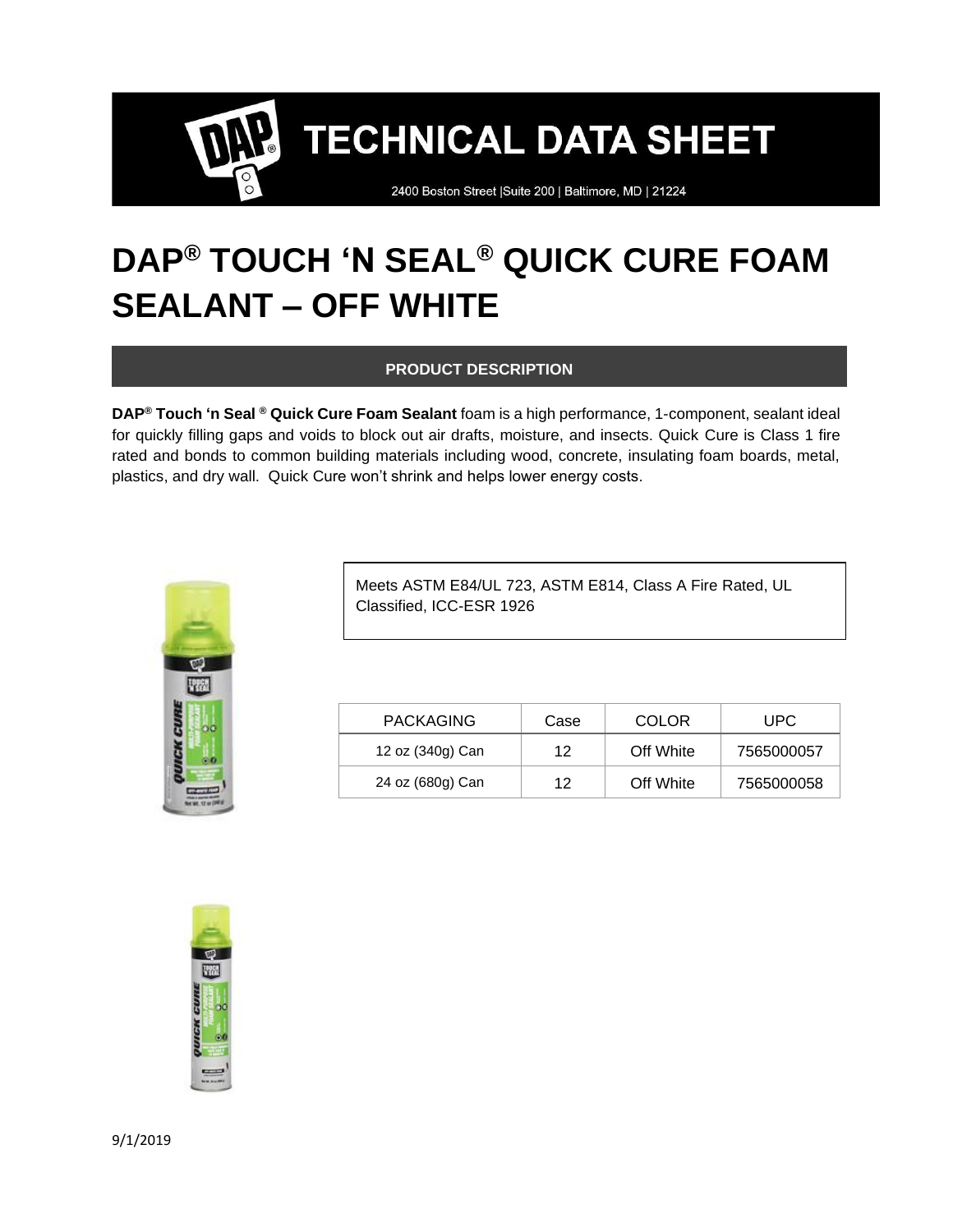2400 Boston Street | Suite 200 | Baltimore, MD | 21224

#### **KEY FEATURES & BENEFITS**

- High yield formula
- Weather-resistant bond seals out drafts and moisture
- Physically blocks insects and other pests
- Paintable / sandable
- Saves energy
- ICC-ES ESR 1926
- Interior / exterior use

#### **SUGGESTED USES**

#### **USE TO FILL AND SEAL:**

- Through-penetrations
- Gaps and cracks in foundations, crawlspaces, attics, and basements
- Partitions and stud walls
- Top and bottom of stair stringer
- Space connections in soffits and drop ceilings
- Concrete slabs
- Sill plates
- Rim joists

#### **FOR BEST RESULTS**

- Apply in temperatures between  $60^{\circ}$ F- 100°F (16°C ~ 38°C)
- Surface must be clean, dry, and free of all foreign material for adhesion
- Dispense in the UPSIDE-DOWN position
- Apply in spaces with 40% relative humidity or greater
- If used outdoors, paint to avoid foam discoloration
- Use around, not inside, junction boxes

#### **APPLICATION**

**DIRECTIONS: Important – read all directions and cautions before use. Always wear gloves, eye protection and work clothes. Use drop cloths. Product is flammable during dispensing – turn off sources of ignition prior to use. Always refer to local building codes prior to application of Touch 'n Seal sealants. CAN MAY BURST IF LEFT IN HOT VEHICLE, EXPOSED TO DIRECT SUNLIGHT OR TEMPERATURES ABOVE 122°F (50°C).**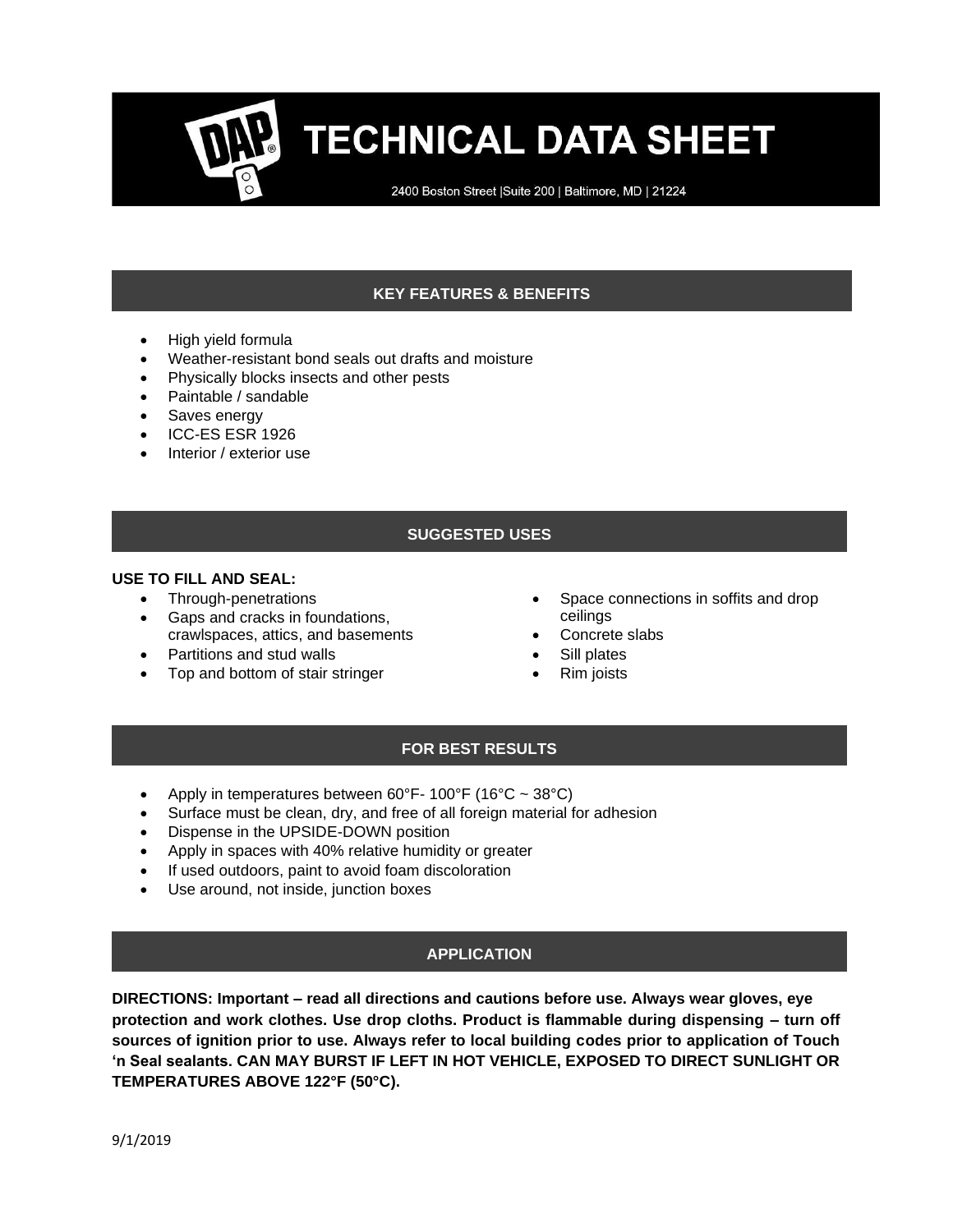2400 Boston Street | Suite 200 | Baltimore, MD | 21224

**Preparation:** To promote adhesion, surface must be clean, dry, and free of all foreign material. Assemble straw and adapter, then carefully screw the trigger assembly onto valve. With trigger assembly attached, shake well for 30 seconds. Holding the can upside-down, slowly activate trigger until foam begins to dispense. Important: Before starting the job, first practice dispensing onto scrap materials.

**Application:** For best results this product should only be dispensed in the UPSIDE-DOWN position and apply in spaces with 40% greater relative humidity. Fill gap no more than 1/3 full, allowing room for expansion. Do not overfill. Important: Foam will continue to dispense for a few seconds after releasing the trigger – keep the straw tip moving to reduce the possibility of overfilling. Foam is tack-free in 30 minutes and dries in 4 hours. Excess foam can be trimmed, sanded, caulked or plastered as necessary. Direct sunlight discolors foam if not painted or covered.

**Clean-up:** If wet foam contacts skin, clean immediately with a dry rag – do not use water – water accelerates curing. Cured foam must be removed mechanically from surfaces. Uncured foam can be cleaned from most surfaces with Foam Cleaner or acetone. If foam dries on skin, apply generous amounts of petroleum jelly, put on plastic gloves and wait 1 hour. With a clean cloth, firmly wipe off residue and repeat process if necessary. DO NOT use acetone or other solvents to remove product from skin.

**Storage/Re-Use: Stop & restart up to 3 weeks later.** To store unused portion, bend straw back onto the knob atop the dispensing trigger. Store can upright below 90° F (33°C). Product can be reused within three weeks if stored properly. To re-use, cut the end of the straw (removing any cured foam), shake well and apply as directed.

| <b>TYPICAL PHYSICAL &amp; CHEMICAL PROPERTIES</b>              |                                                    |  |  |
|----------------------------------------------------------------|----------------------------------------------------|--|--|
|                                                                |                                                    |  |  |
| Yield per can (3/8" bead) ASTM C1536                           | 12 oz - 400 linear feet<br>24 oz - 800 linear feet |  |  |
| Dry Time/ Tack Free                                            | < 30 minutes                                       |  |  |
| Cure Time                                                      | 4 hours                                            |  |  |
| <b>Shelf Life</b>                                              | 18 months (unopened)                               |  |  |
| <b>Application Temperature Range</b>                           | 60°F to 100°F (16°C ~ 38°C)                        |  |  |
| Cuttable                                                       | $<$ 1 hours                                        |  |  |
| International Building Code                                    | Compliant                                          |  |  |
| International Residential Code                                 | Compliant                                          |  |  |
| <b>BOCA National Building Code</b>                             | Compliant                                          |  |  |
| <b>ICC-ES</b>                                                  | ESR-1926                                           |  |  |
| UL Classified Caulking & Sealants                              | Listed                                             |  |  |
| UL 723 Surface Burning Characteristics Fire Test (Flame/Smoke) | 10/15                                              |  |  |
| R-Value                                                        | 4-5 /in (25mm)                                     |  |  |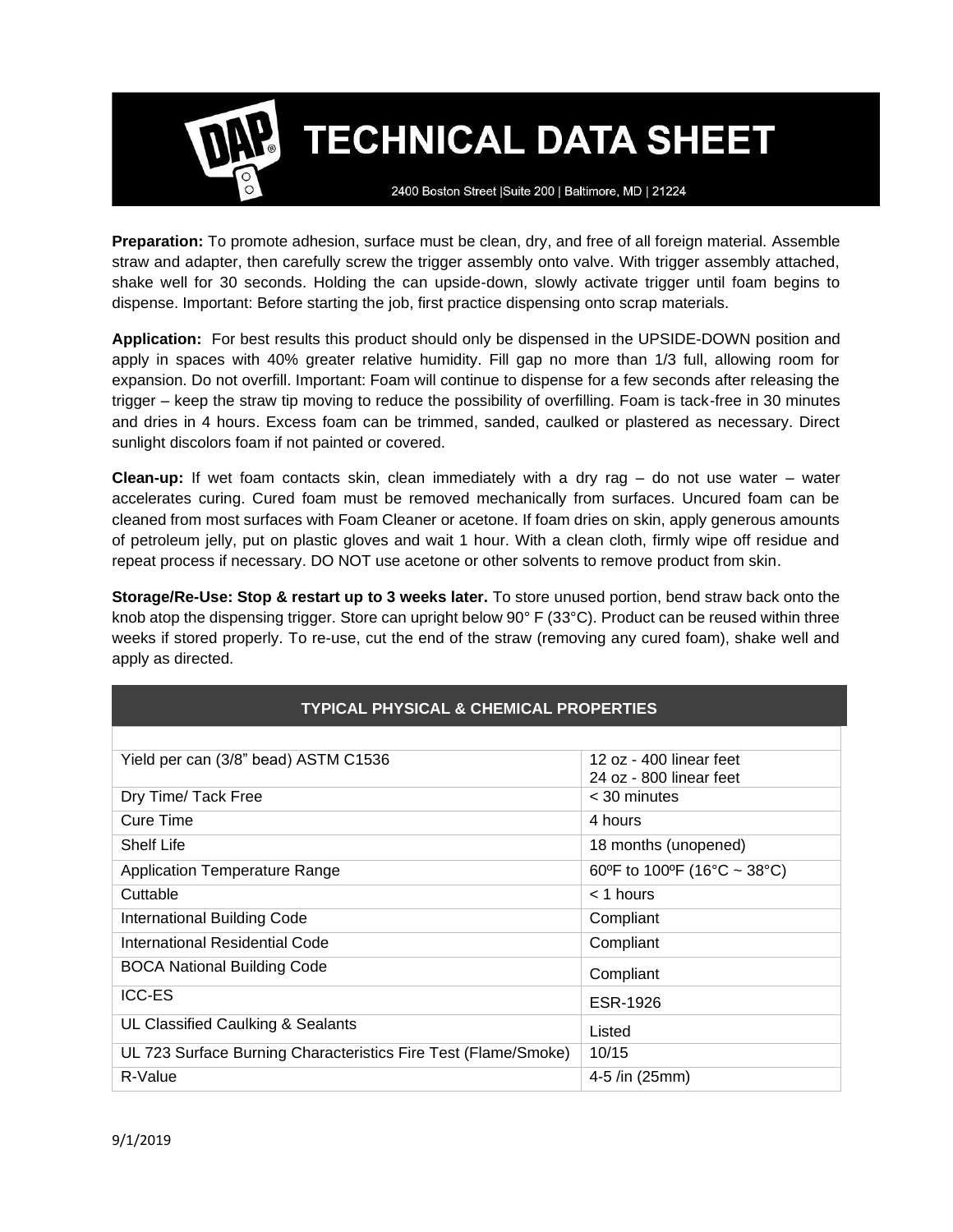2400 Boston Street | Suite 200 | Baltimore, MD | 21224

#### **SAFETY**

See product label or Safety Data Sheet (SDS) for health and safety information. You can request an SDS by visiting our website at dap.com or calling 888-DAP-TIPS.

#### **WARRANTY**

**LIMITED WARRANTY:** If the product fails to perform when used as directed, within one year from the date of purchase, call 888-DAP-TIPS, with your sales receipt and product container available, for replacement product or sales price refund. DAP Products Inc. will not be responsible for incidental or consequential damages.

#### **COMPANY IDENTIFICATION**

**Manufacturer:** DAP Products Inc., 2400 Boston Street, Baltimore, Maryland 21224

**Usage Information:** Call 888-DAP-TIPS or visit dap.com & click on "Ask the Expert"

**Order Information:** 800-327-3339 or orders@dap.com

**Fax Number:** 410-558-1068

**Also, visit the DAP website at dap.com**

R14175 1L15



**UNDERWRITERS LABORATORIES INC. CLASSIFIED CAULKING AND SEALANT Surface Burning Characteristics Applied To Inorganic Reinforced Cement Board\*** Flame Spread 10 Smoke Developed 15